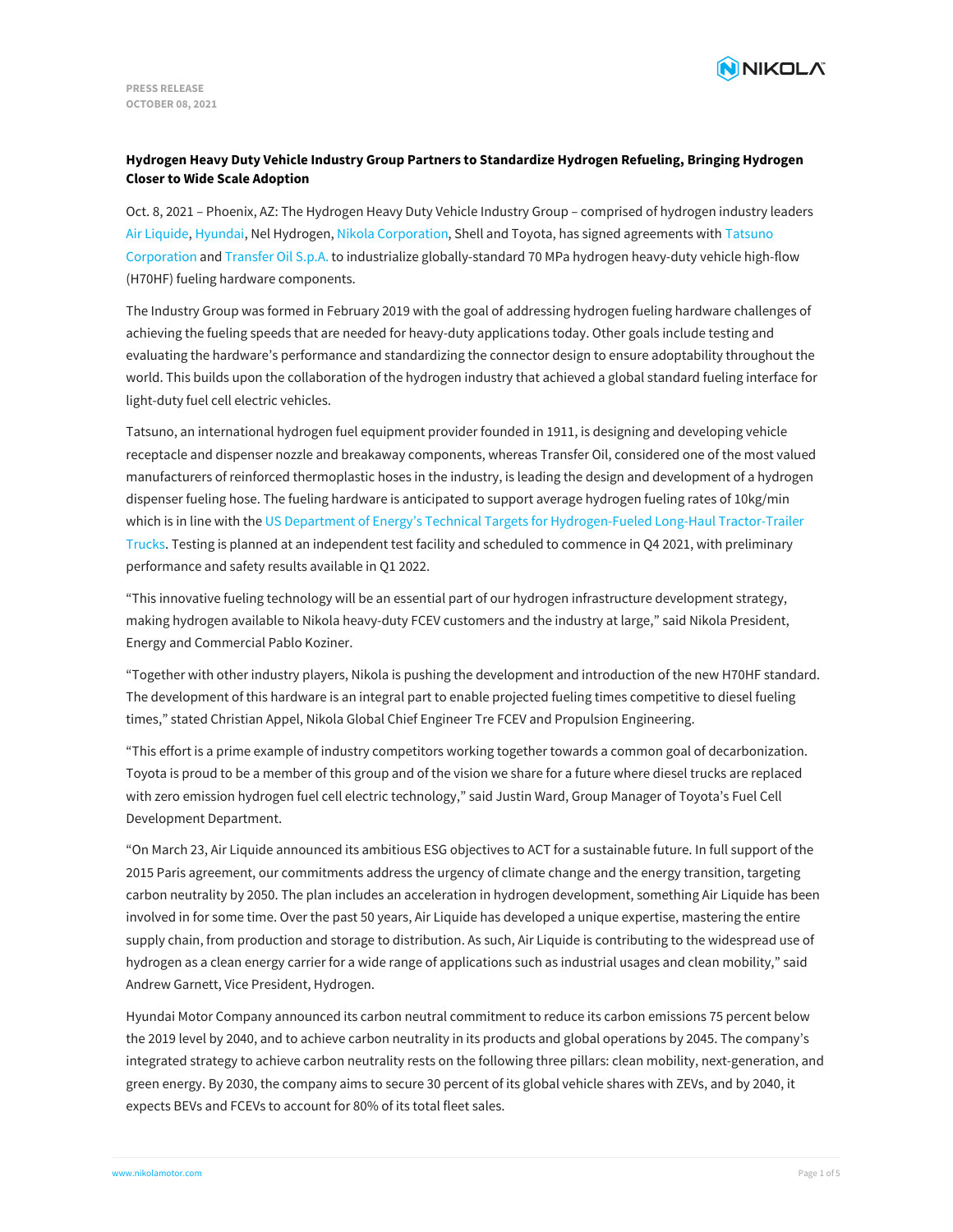The vision for Hyundai Motor Group is that by 2040 hydrogen energy will be used not only for transportation but will also be applied to wider areas of industries and sectors. Hyundai Motor Group aims to make hydrogen energy available to 'Everyone, Everything and Everywhere'. They plan to proactively respond to climate change through hydrogen solutions, starting with the commercial vehicle sector, which emits larger amounts of CO2 and requires longer drive ranges compared with the passenger vehicle sector. Hyundai Motor Group will launch all-new commercial vehicles such as buses and heavy-duty trucks for the global market as fuel cell electric vehicles and battery electric vehicles. By 2028, they expect to become the first global automaker to apply its fuel cell system to all commercial vehicle models.

[NextEnergy](https://nextenergy.org/), a nonprofit technology accelerator based in Detroit, is the project manager and will oversee the successful completion of this initiative. NextEnergy specializes in developing and managing partnerships which deploy energy and mobility technologies in real-world scenarios to accelerate commercialization.

"NextEnergy is pleased to bring our energy, mobility and management expertise to this transformational project," said Jim Saber, NextEnergy CEO.

# **FORWARD LOOKING STATEMENTS**

Certain statements included in this press release that are not historical facts are forward-looking statements for purposes of the safe harbor provisions under the Private Securities Litigation Reform Act of 1995. Forward-looking statements generally are accompanied by words such as "believe," "may," "will," "estimate," "continue," "anticipate," "intend," "expect," "should," "would," "plan," "predict," "potential," "seem," "seek," "future," "outlook," and similar expressions that predict or indicate future events or trends or that are not statements of historical matters. These forward-looking statements include, but are not limited to, statements regarding the potential benefits of the strategic partnerships, including the ability to design hydrogen fueling hardware that achieves the suggested fueling rate; the benefits of standardizing the hydrogen fueling hardware design in an effort to ensure adoptability; the ability to meet the anticipated testing and preliminary performance and safety results timelines; the company's expectations regarding its business, business model and strategy; the company's expectations for its trucks and market acceptance of electric trucks, both BEV and FCEV; and market opportunity. These statements are based on various assumptions, whether or not identified in this press release, and on the current expectations of Nikola's management and are not predictions of actual performance. Forward-looking statements are subject to a number of risks and uncertainties that could cause actual results to differ materially from the forward-looking statements, including but not limited to, design and manufacturing changes and delays; failure to realize the anticipated benefits of the definitive agreements; general economic, financial, legal, regulatory, political and business conditions and changes in domestic and foreign markets; the potential effects of COVID-19; the outcome of legal, regulatory and judicial proceedings to which Nikola is, or may become a party; demand for and customer acceptance of Nikola's trucks; risks associated with development and testing of fuel cell power modules and hydrogen storage systems; risks related to the rollout of Nikola's business and the timing of expected business milestones; the effects of competition on Nikola's future business; the sources and availability of capital and future capital needs; risks associated with changes in accounting treatment or accounting standards; and the other risks detailed from time to time in Nikola's reports filed with the Securities and Exchange Commission, including its quarterly report on Form 10-Q for the quarter ended June 30, 2021 and other documents Nikola files with the SEC. If any of these risks materialize or our assumptions prove incorrect, actual results could differ materially from the results implied by these forward-looking statements. These forward-looking statements speak only as of the date hereof and Nikola specifically disclaims any obligation to update these forward-looking statements.

## **MEDIA CONTACTS**

For Air Liquide: Marissa Olvera [marissa.olvera@airliquide.com](mailto:marissa.olvera@airliquide.com)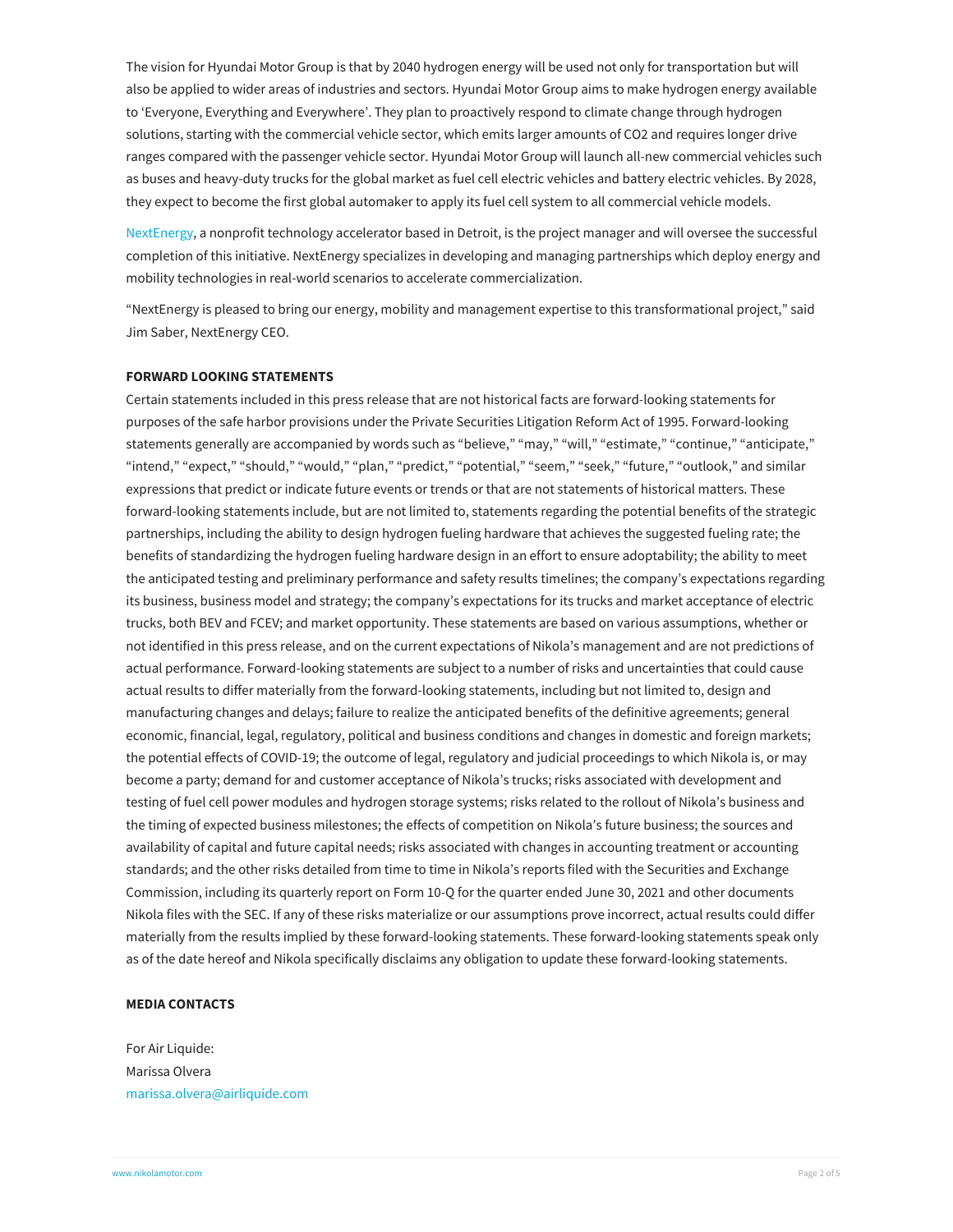For Hyundai: Jin Cha [sjcar@hyundai.com](mailto:sjcar@hyundai.com) 82-2-3464-2128

For Nel: Ida Marie Fjellheim [idama@nelhydrogen.com](mailto:idama@nelhydrogen.com) +47 90 50 92 91

For Nikola Corporation: Nicole Rose [nicole.rose@nikolamotor.com](mailto:nicole.rose@nikolamotor.com) 480-660-6893

Colleen Robar [crobar@robarpr.com](mailto:crobar@robarpr.com) 313-207-5960

For Shell: Natalie Gunnell <https://www.shell.us/media/submit-an-inquiry.html> 832-337-4355

For Toyota: Ed Hellwig [edward.hellwig@toyota.com](mailto:edward.hellwig@toyota.com) (469) 292-1165

For NextEnergy: Jim Saber [saberj@nextenergy.org](mailto:saberj@nextenergy.org) 248-840-0324

#### **About Air Liquide**

In the past 50 years, Air Liquide has developed unique expertise enabling it to master the entire hydrogen supply chain, from production and storage to distribution and the development of applications for end users, thus contributing to the widespread use of hydrogen as a clean energy source, for mobility in particular. Air Liquide has designed and installed more than 120 stations around the world to date. Hydrogen is an alternative to meet the challenge of clean transportation and thus contributes to the improvement of air quality. Used in a fuel cell, hydrogen combines with oxygen in the air to produce electricity, emitting only water. It does not generate any pollution at the point of use: zero greenhouse gases, zero particles and zero noise. Hydrogen provides a concrete response to the challenges posed by sustainable mobility and local pollution in urban areas.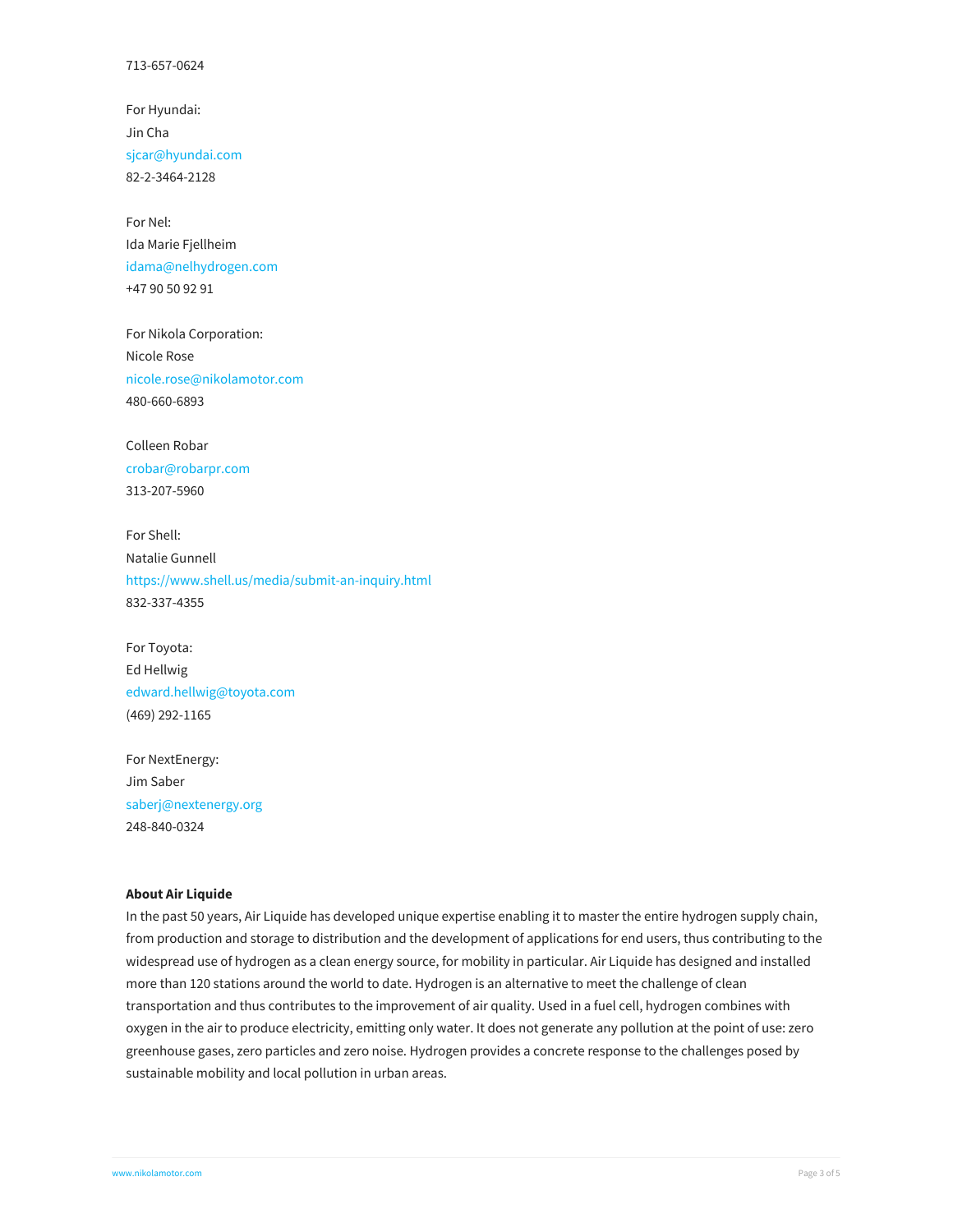## **About Hyundai**

Established in 1967, Hyundai Motor Company is present in over 200 countries with more than 120,000 employees dedicated to tackling real-world mobility challenges around the globe. Based on the brand vision 'Progress for Humanity,' Hyundai Motor is accelerating its transformation into a Smart Mobility Solution Provider. The company invests in advanced technologies such as robotics and Urban Air Mobility (UAM) to bring about revolutionary mobility solutions, while pursuing open innovation to introduce future mobility services. In pursuit of a sustainable future for the world, Hyundai will continue its efforts to introduce zero emission vehicles equipped with industry-leading hydrogen fuel cell and EV technologies.

## **About Nel**

Nel is a global, dedicated hydrogen company, delivering optimal solutions to produce, store, and distribute hydrogen from renewable energy. We serve industries, energy, and gas companies with leading hydrogen technology. Our roots date back to 1927, and since then, we have had a proud history of development and continuous improvement of hydrogen technologies. Today, our solutions cover the entire value chain: from hydrogen production technologies to hydrogen fueling stations, enabling industries to transition to green hydrogen, and providing fuel cell electric vehicles with the same fast fueling and long range as fossil-fueled vehicles – without the emissions.

#### **About Nikola Corporation**

Nikola Corporation is globally transforming the transportation industry. As a designer and manufacturer of zeroemission battery-electric and hydrogen-electric vehicles, electric vehicle drivetrains, vehicle components, energy storage systems, and hydrogen station infrastructure, Nikola is driven to revolutionize the economic and environmental impact of commerce as we know it today. Founded in 2015, Nikola Corporation is headquartered in Phoenix, Arizona. For more information, visit [www.nikolamotor.com](https://www.nikolamotor.com) or Twitter [@nikolamotor](https://www.twitter.com/nikolamotor).

#### **About Shell**

#### **Royal Dutch Shell**

Royal Dutch Shell plc is incorporated in England and Wales, has its headquarters in The Hague and is listed on the London, Amsterdam, and New York stock exchanges. Shell companies have operations in more than 70 countries and territories with businesses including oil and gas exploration and production; production and marketing of liquefied natural gas and gas to liquids; manufacturing, marketing and shipping of oil products and chemicals and renewable energy projects. For further information, visit [www.shell.com](https://www.shell.com/).

#### **About Toyota**

# **Toyota Motor North America Research & Development**

Toyota Motor North America Research & Development (TMNA R&D) aims to redefine next-generation vehicles to more than simply a form of transportation. Since 2003, Toyota has been awarded more patents than any other automaker, including autonomous vehicle patents (more than 1,400). Centered in Ann Arbor, Michigan, Toyota TMNA R&D puts the brightest thinkers from across the globe together to focus on letting people live more safely and comfortably. Globally, Toyota spends approximately \$1 million per hour on R&D to ensure that Toyota rapidly and continuously develops cutting-edge, high-quality, and appealing vehicles.

#### **About NextEnergy**

Founded in 2002 as 501(c)(3) nonprofit organization, NextEnergy works with innovators to accelerate smarter, cleaner, more accessible solutions for communities and cities. Since its inception, NextEnergy has worked with more than 400 companies, universities, federal agencies, and philanthropic organizations to drive more than \$1.5 billion in advanced energy and mobility technology investments. Based in the center of Detroit's growing innovation district with access to a microgrid, smart home, electric vehicle charging infrastructure and an alternative fuels platform, NextEnergy